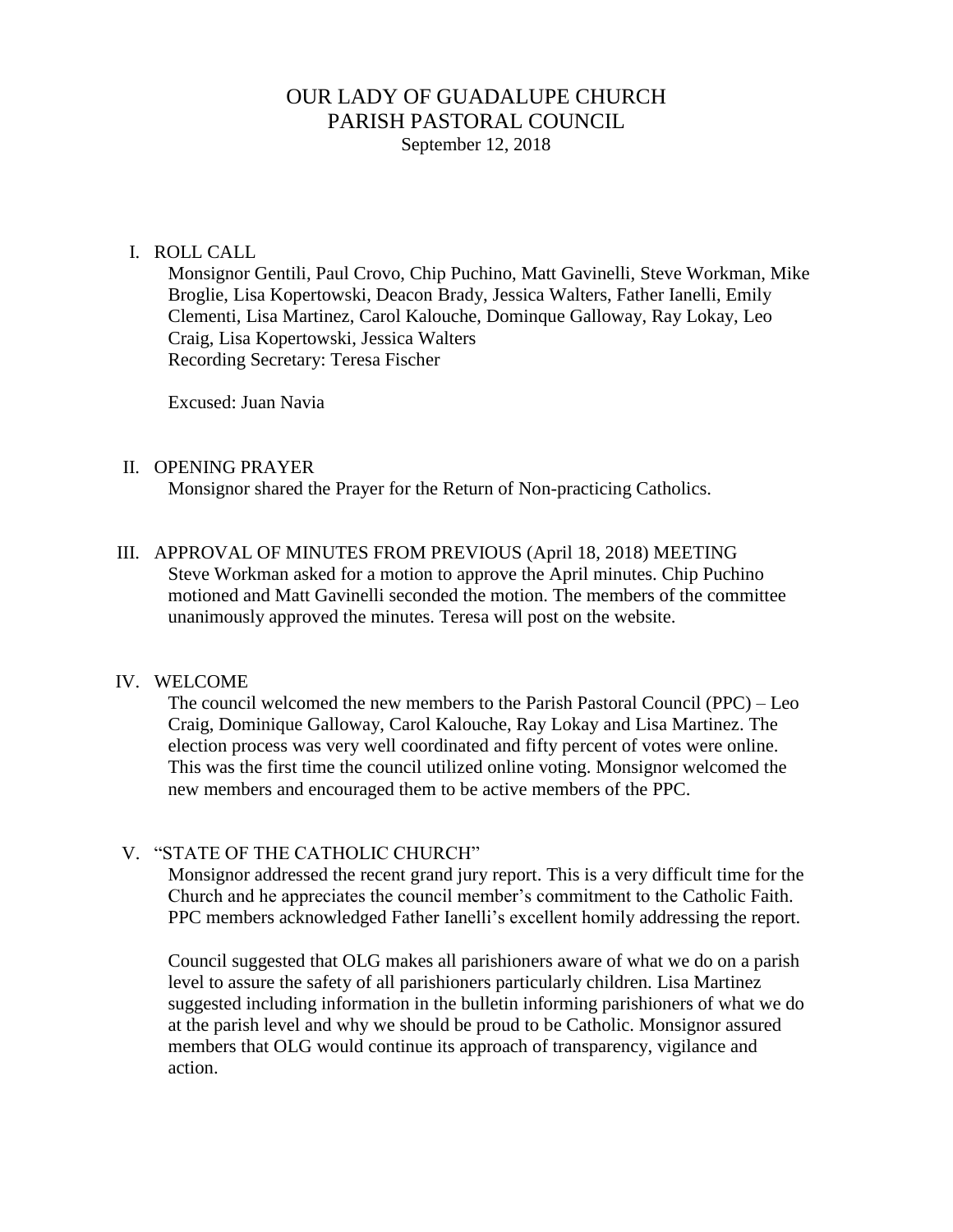Monsignor recommended that PPC members read the following two articles:

## **Catholic CEO's Group Legatus Withholds Vatican Tithe, Cites "Recent Revelations"**

[https://www.lifesitenews.com/news/breaking-catholic-ceos-group-legatus-withholds](https://www.lifesitenews.com/news/breaking-catholic-ceos-group-legatus-withholds-vatican-tithe-cites-recent-r)[vatican-tithe-cites-recent-r](https://www.lifesitenews.com/news/breaking-catholic-ceos-group-legatus-withholds-vatican-tithe-cites-recent-r)

### **Supreme Knight calls for 'full accounting of misdeeds' that have led to scandal**

http://www.catholicsun.org/2018/08/22/supreme-knight-calls-for-full-accounting-ofmisdeeds-that-have-led-to-scandal/

## VI. FINANCE COMMITTEE UPDATE

### **Courtyard**

The courtyard construction is going well but behind schedule due to weather. We anticipate an October/November 2018 completion. There will be a simple, but appropriate, blessing and celebration of the courtyard when it is finished.

## **Fiscal Report to Parishioners**

The Fiscal Report will be provided to all parishioners at Masses the weekend of October 27 and 28.

The parish fiscal year is from July 1 to June 30. At the recent Parish Finance Council (PFC) meeting, the parish business manager provided a report. Weekly collections are up 11 % this year. Weekly average increase is 8.5 %. The Archdiocese of Philadelphia (AOP) assessment was up 19 %last year. We anticipate it increasing by another 12 %this year. The AOP has changed their assessment formula, which translates into a higher assessment for OLG.

Church maintenance was almost \$125K this year and just under \$60K the prior year. Major repairs were required for systems that had been neglected for six years in regards to routine maintenance and upkeep. Once the entire system has been addressed, we anticipate even better savings.

We are projecting a 6.5 %increase in Sunday collections to get to just under \$29K per week for 2018-19. The parish goal is to get to \$32K per week, which will only cover the interest/principal payment. PFC is looking into additional cash flow to support parish ministries and PPC initiatives.

OLG is currently paying 2 %interest on its loan to the AOP. This loan will be renegotiated and the parish may have increased interest expense after June 30, 2019.

We average about 100 new families each year. Parish is at approximately 2,700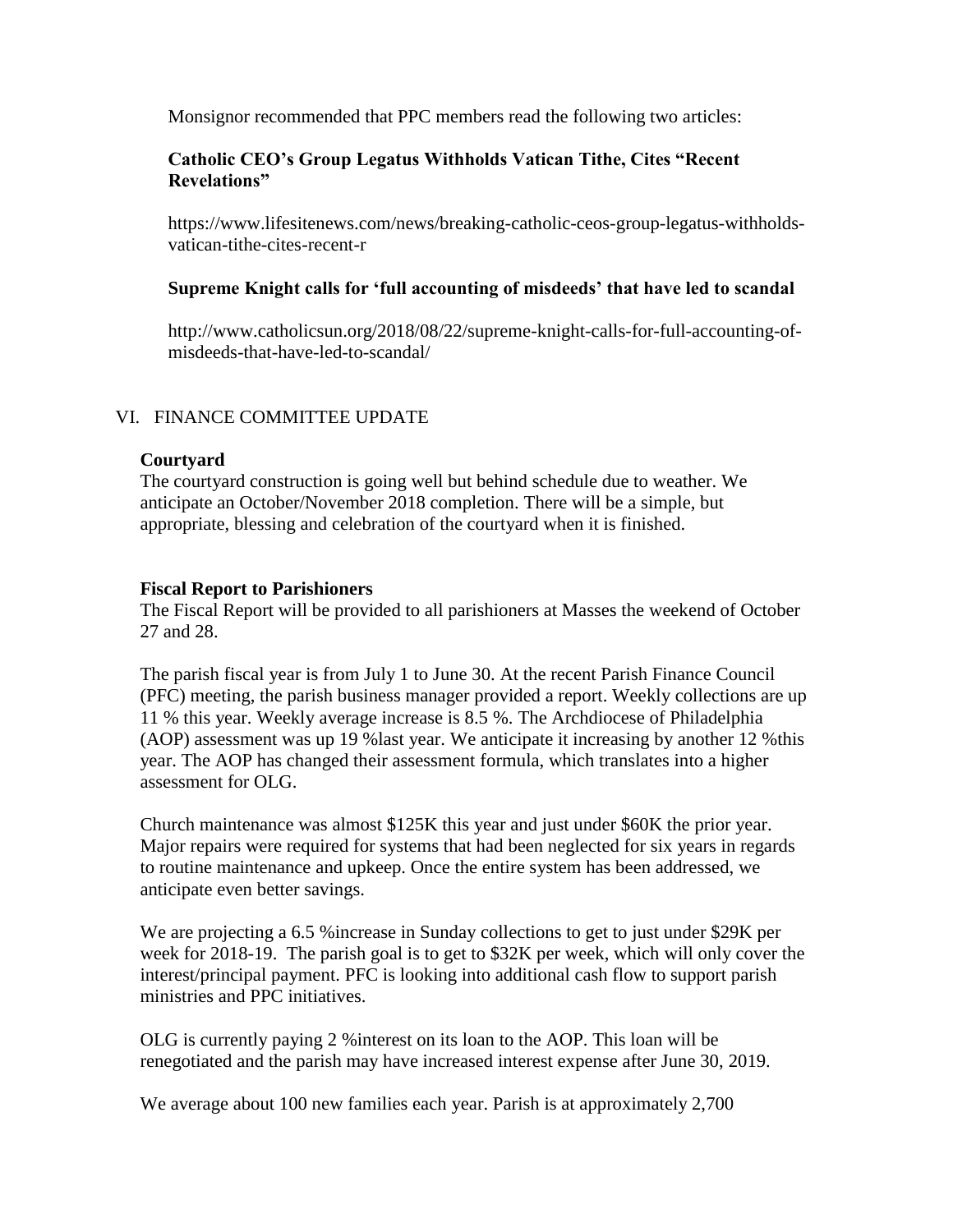registered families.

### **Stewardship Appeal**

For the fourth year, the parish is contracting with the Catholic Foundation of Greater Philadelphia (CFGP) to run this campaign. Since working with the CFGP, the parish Stewardship Campaign has been extremely successful bringing in \$125K or more each year. This year OLG is setting a campaign goal of \$150K. The chairperson of the PFC will address the congregation about the Stewardship Appeal on November 3 and 4.

## **Following are the finance questions asked during the meeting and later answered by Ed Zapisek, OLG Business Manager**

*How will the completion of construction affect the parish financial situation?* All construction projects must be completely self-funded since the AOP no longer is lending money to parishes. Thus, we had built up a sizable cash reserve from the capital campaigns. With construction coming to a close, our cash reserve is dwindling. Thus, unless we raise our Sunday offering to an average of \$32,000 per weekend by 2020, we will be unable to meet all of our financial obligations.

### *Once the PLC is complete, is that dedicated revenue stream redirected to the general income line?*

Again, the Capital Campaigns paid for the PLC. The only dedicated revenue stream for ongoing expenses, including principal and interest payments on the \$10,600,000 loan is the Sunday Collections.

### *The parish Operating Income was up 12 percent how does this relate to the increase in collections?*

Sunday collections increased 11% over the past fiscal year. Thus, there is a direct correlation of 95 percent of our operating income coming from collections.

### *What percent of Stewardship funds goes to parish ministries?*

In general, over 85% of the Stewardship Campaign is allocated to parish ministries, with the balance split between a 'rainy day' fund for Church/Rectory repairs and to cover the mailing cost of the campaign.

# VII. YOUTH MINISTRY UPDATE

Youth Ministry had approximately 67 attendees dispersed throughout all age groups. The parish has purchased EDGE – a new program that will bring more structure to the meetings for the 40  $7<sup>th</sup>$  and  $8<sup>th</sup>$  graders. A few college-age students are attending the FOCUS conference and there eight people attending World Youth Day in January. A new service program (Frassati Service Saturday) has started and Lisa is hoping it will encourage more families to get involved. Other new programs are First Friday Family night which is Eucharistic Adoration followed by a family event in the PLC and Blaze, a group focused on middle school girls. Upcoming youth events include AbbeyFest and Churches and Cheesesteaks.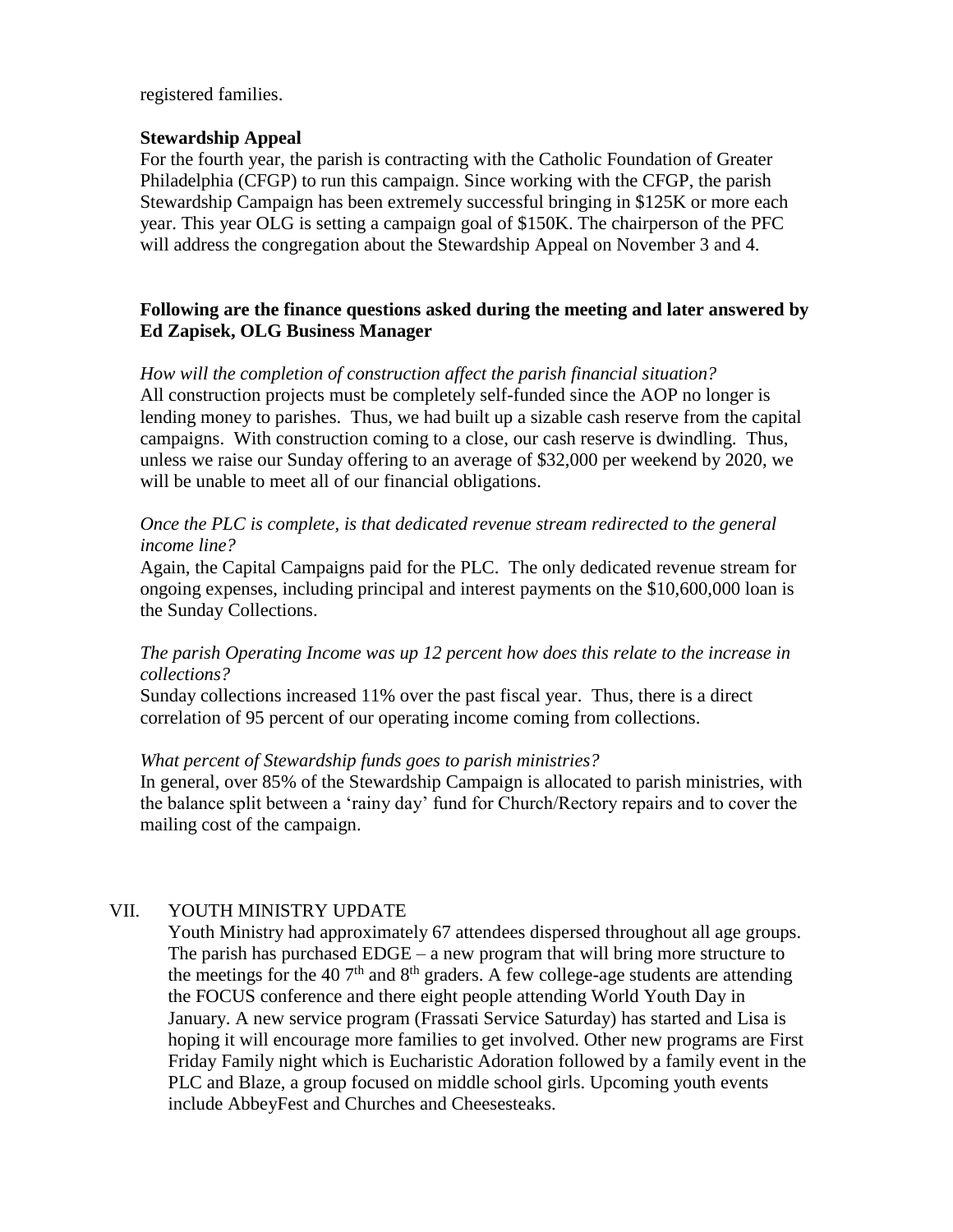VIII. RELIGIOUS EDUCATION/ADULT FAITH FORMATION UPDATE PREP opens next week and to date PREP numbers are down. There has been mostly positive response in the change of moving Confirmation to 8<sup>th</sup> grade. Joanna Huckel has joined the staff as the new PREP Assistant.

Adult Faith Information (AFF) is continuing studies and prayer groups. The parish Disciple Maker Index (DMI) results showed the importance of small groups and this is an important focus at OLG this coming year. Jessica is holding a small group information session (invitation only) in October with parishioners who can help launch this program. Small group discussion groups will be based on the readings for the week.

AFF is also trying to engage families more in sacrament preparation. Baptism outreach has been ongoing. Every six months for a three-year period families that had a child baptized at OLG receive a letter about faith and the family. PPC discussed expanding Children's Liturgy of the Word by offering it at additional weekend Masses.

Jessica Walters, Juan Navia and George Fernandez are looking into a grant for a Director of Spanish Ministry at OLG. Grant money is available and they are currently working on the grant proposal and job description. This would be a three-year position starting in January 2019. Part of the job requirement would be training the next group of volunteers to continue the ministry when the grant money is expired.

# IX. EVANGELIZATION SUB-COMMITTEE UPDATES

#### o **Organizational Review Sub-Committee: Ministry Budgets**

Ministry budgets are complete for the year. The Stewardship Campaign funds these ministries. This committee is also responsible for completing the parish standard operating procedures (SOPs). This has been invaluable for the operation, management and function of the PLC and the Church. Monsignor Gentili is most grateful to the members of this committee under the leadership of Bob Weikel.

#### o **Outreach Update**

The Evangelization Steering Committee started meeting. Deacon Brady and the committee are launching a four-part plan. One part of the plan is small groups. Another goal is to give parishioners the tools they need to talk and witness to others about Jesus Christ. Holy Hospitality is another important area and the committee will be recruiting individuals to be involved. The committee hopes to have some of these strategies in place for the Advent/Christmas Masses. Finally, Outreach is working with a group of parishioners on educating them on the best way to share their personal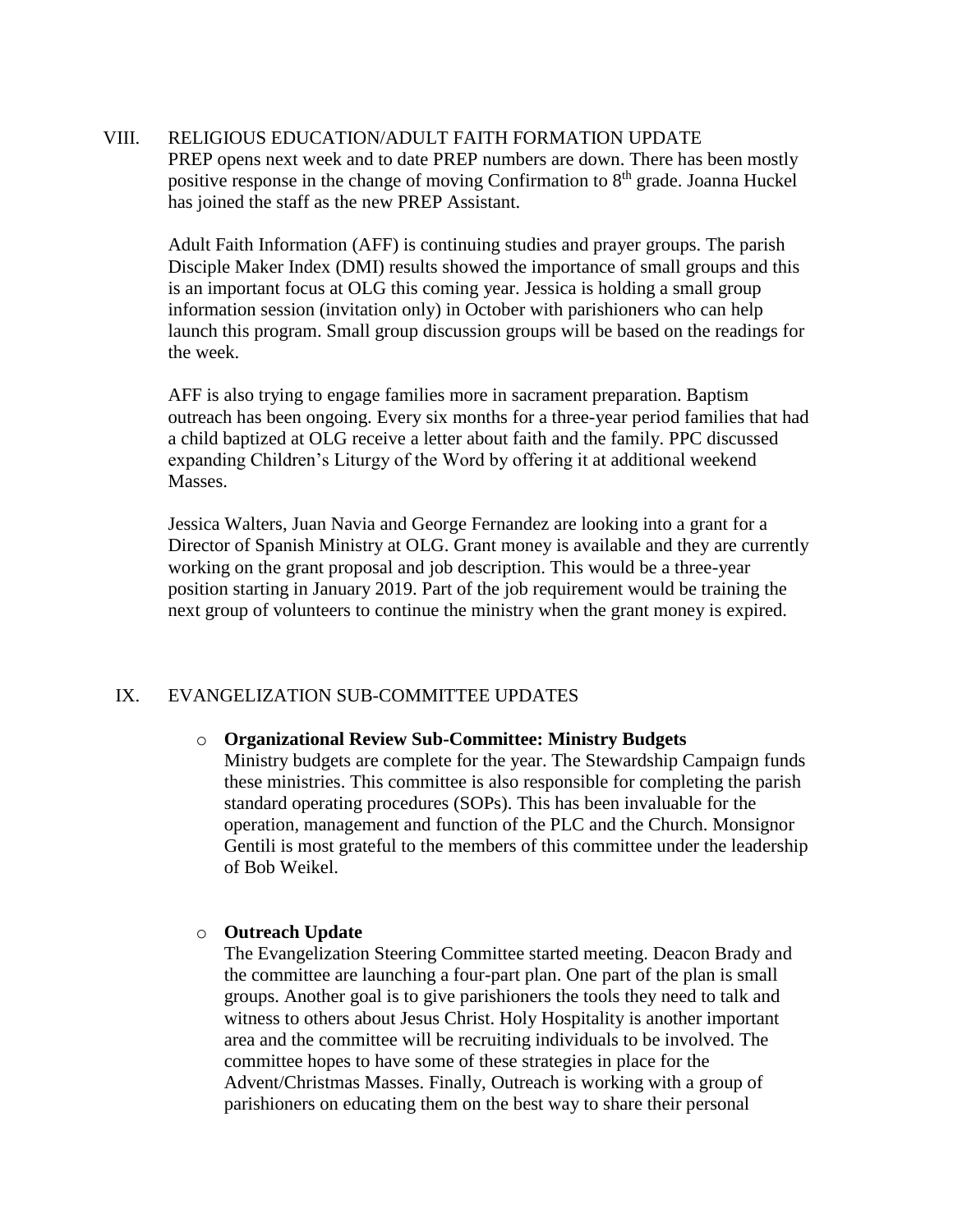testimony and are providing a training session for this.

Outreach is deciding how to provide parishioners feedback on the Disciple Maker Index (DMI) survey.

o **Financial Responsibility** (Reported above)

## o **Technology Update**

The monitors in the narthex and chapel are being well utilized to communicate information before and after Mass to parishioners. During Mass, Mass can be viewed on the monitors.

• Promotion of Kiosks

There are three kiosks on the parish campus, which are currently not being fully utilized. PPC is looking at how to increase kiosk usage and use the kiosks to make disciples.

- Flocknotes, Social Media Platform Parish staff is now using Flocknotes for parish email and text communication. All parish ministries have been informed about being acclimated to Flocknotes. OLG is also looking into using social media to promote OLG.
- Researching Screens Parish is investigating media screens. The Parish Finance Council will evaluate all technology purchases. Stay tuned for future updates.
	- Monsignor Gentili is working with Deacon Brady, Steve Workman, and Dick Clark to formulate a technology team, develop an upcoming plan and craft a budget. Updates will be following.

# X. "CELEBRATING GROWTH" MINISTRY WEEKEND The next ministry fair will be on November 3 and 4. Ministry Fairs are held three times each year and they highlight select parish ministries as well as provide refreshments after each Mass.

# XI. SOCIAL AFFAIRS COMMITTEE UPDATE

The Social Affairs Committee is planning a Comedy Night with Johnny Beehner on November 16. Ticket sales are going well and the evening will include a wine and cheese reception. To date, 40 people registered for the parish golf outing on October 1. Other events include a Parents Night Out on December 7 and Cookies with Santa.